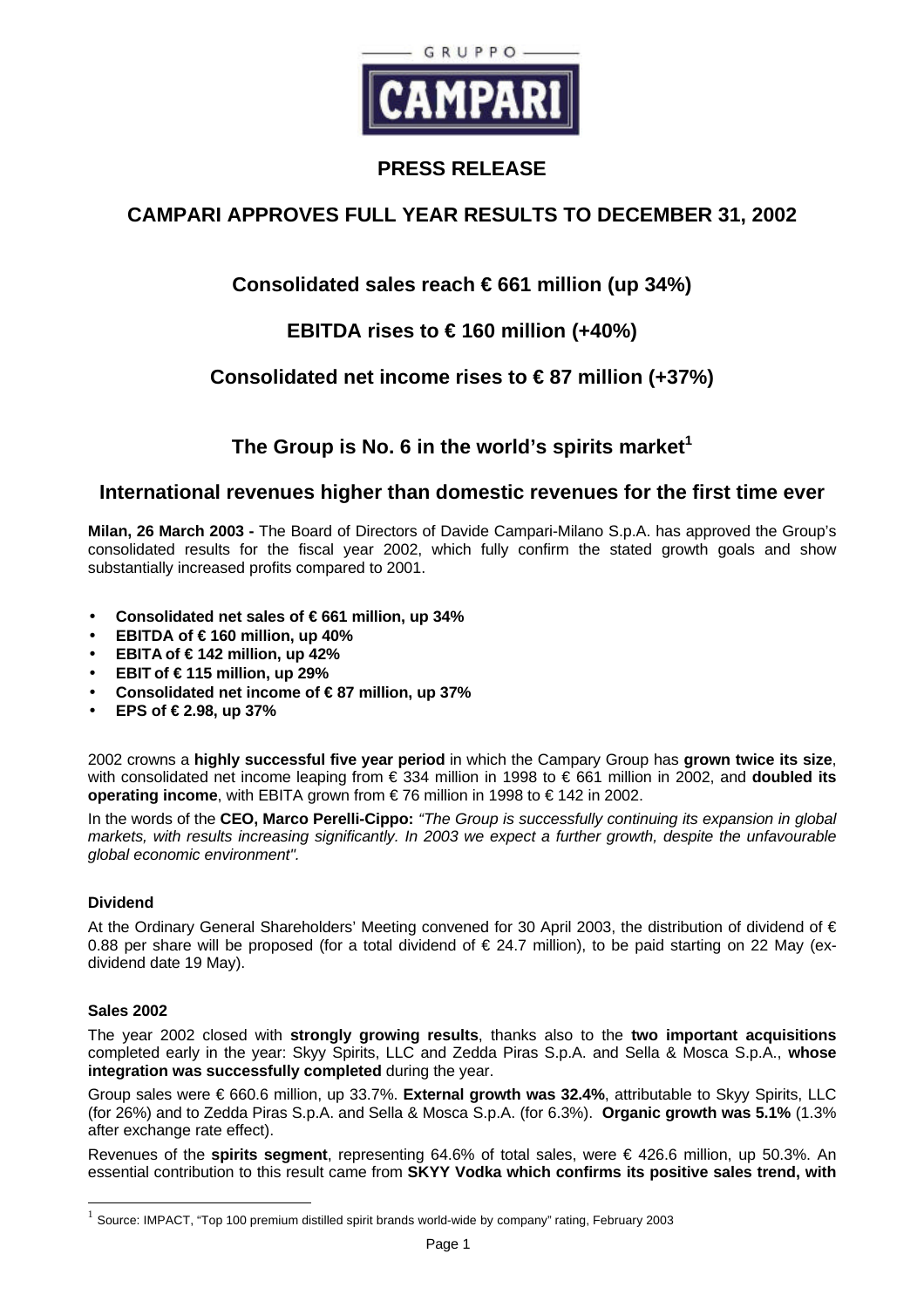**double-digit growth** both on the US market and on international markets. Organic growth of the spirits segment was 7.3% (1.3% after exchange rate effect), favoured by the **good performance of CampariSoda** (+3.3%), **Ouzo 12** (+4.5%) and **Jägermeister** (+4.3%) **and supported also by the launch of Campari Mixx.** The **performance of the Campari brand was positive at 2.6%** (-1.5% net of the exchange rate effect), showing a positive trend on the Italian and Brazilian market, and a still unsatisfactory performance on the German market. Local Brazilian brands Dreher, Old Eight and Drury's continue to exhibit excellent sales performance in terms of volume and value in local currency (+16%), but are negatively impacted by exchange rates, with a drop of 12.4% if sales are converted to the consolidation currency.

The **wines segment grew by 31.3%**, due to the acquisition of the Sella & Mosca wines (+27.9%), whose performance was positive. The existing portfolio grew by 5.1% (3.4% after exchange rate effect): **Cinzano sparkling wines exhibited particularly positive growth** (+15.5%); Cinzano *vermouth* (-0,8%; -3.5% after exchange rate effect) shows a further significant recovery in the last quarter of 2002.

The **soft drinks segment** slowed by 0.1%; while **Crodino sales** (by far the segment's highest margin brand) **confirmed their highly positive trends**, growing by 4.3%, a less satisfactory performance was recorded by carbonated soft drinks (marginal in terms of profitability), caused mostly by adverse weather during the summer.

|                    | 1 January - 31 December 2002 |        | 1 January - 31 December 2001 | Change |         |
|--------------------|------------------------------|--------|------------------------------|--------|---------|
|                    | $\epsilon$ million           | %      | $\epsilon$ million           | %      | %       |
| <b>Spirits</b>     | 426.6                        | 64.6%  | 283.8                        | 57.4%  | 50.3%   |
| Wines              | 96.6                         | 14.6%  | 73.6                         | 14.9%  | 31.3%   |
| <b>Soft Drinks</b> | 127.3                        | 19.3%  | 127.4                        | 25.8%  | $-0.1%$ |
| Other revenues     | 10.1                         | 1.5%   | 9.5                          | 1.9%   | 6.8%    |
| <b>Total</b>       | 660.6                        | 100.0% | 494.3                        | 100.0% | 33.7%   |

The following chart shows net consolidated sales by segment.

For the first year in the Group's history **sales on international markets overtook those on the Italian market**, demonstrating the Group's success in the pursuit of its strategy, focused on international expansion.

The **Italian market** (47.1% of sales) grew by 18%, thanks to the contribution by Zedda Piras S.p.A. and Sella & Mosca S.p.A. (+11.1%), and to significant organic growth (+6.9%), resulting from the good performance of Campari, CampariSoda, Crodino, Cinzano sparkling wines and to the launch of Campari Mixx. The **Americas** accounted for 30.3% of total sales, with growth wholly generated by the US market, as an effect of the consolidation of Skyy Spirits, LLC. In particular the United States, accounting for 20.9% of total sales, become the second most important market for the Group. The **Brazilian business**, amounting to 8.4% of consolidated sales, recorded a 14.3% revenue growth in local currency which, due to the exchange rate effect, translates into a 15% drop in consolidation currency.

The following chart shows a breakdown of net consolidated sales by geographic area.

|                   | 1 January - 31 December 2002 |        | 1 January - 31 December 2001 | Change |         |
|-------------------|------------------------------|--------|------------------------------|--------|---------|
|                   | $\epsilon$ million           | %      | $\epsilon$ million           | %      | %       |
| Italy             | 311.0                        | 47.1%  | 263.5                        | 53.3%  | 18.0%   |
| Europe            | 127.3                        | 19.3%  | 131.2                        | 26.5%  | $-2.9%$ |
| Americas          | 200.2                        | 30.3%  | 76.7                         | 15.5%  | 161.0%  |
| Rest of the world | 22.2                         | 3.3%   | 22.9                         | 4.6%   | $-3.5%$ |
| <b>Total</b>      | 660.6                        | 100.0% | 494.3                        | 100.0% | 33.7%   |

The positive impact of the acquisitions is reflected on the growth rates of all income levels.

**Trading profit** was  $€ 180.8$  million, **up 32.5%** and amounting to 27.4% of sales.

**EBITDA** was €160.0 million, **up 39.7%** and amounting to 24.2% of sales.

**EBITA** was €142.4 million, **up 42.3%,** with a percentage of sales of 21.6%.

**EBIT** was € 114.7 million, up **29.4%**, with a percentage of sales of 17.4%, also benefiting from a royalty stream of € 5.3 million from SKYY Blue, the ready to drink launched in 2002 in partnership with SABMiller and now one of the three leading brands in the market.

**Consolidated net income** was € 86.7 million, **up 36.7%**. A contribution to this result comes, among other things, from the tax cuts provided by the Tremonti *bis* law investments pertaining to the construction of the new plant in Novi Ligure.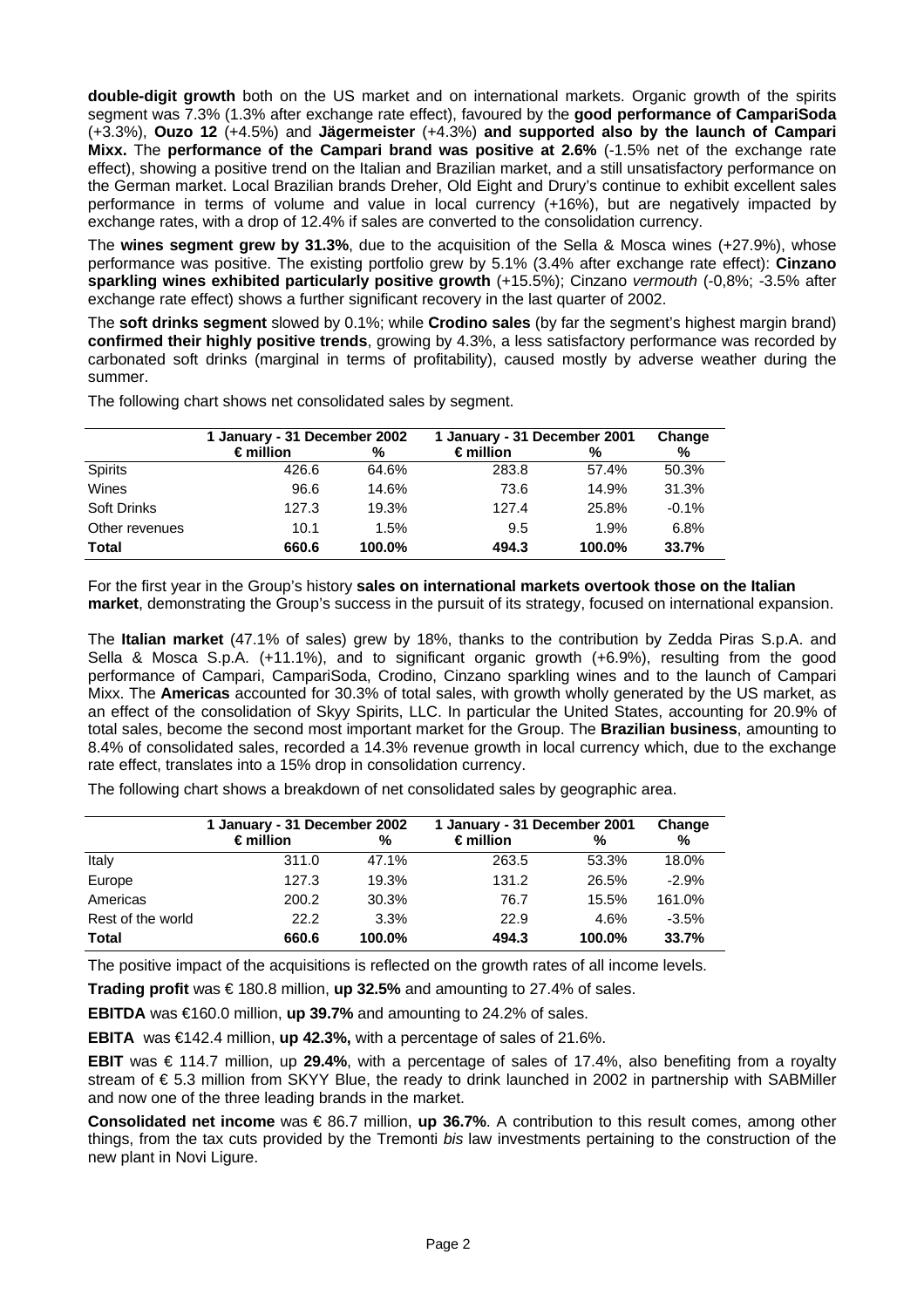#### **Shareholders' equity and indebtedness**

**Consolidated shareholders' equity** as of 31 December 2002 amounted to € 478.9 million.

As of 31 December 2002 **net financial debt** was € 198.8 million. The change in the net financial position from 31 December 2001, when it was positive for  $\epsilon$  96.6 million, is due to payments for the acquisitions made. It should be noted that the Group's debt has been significantly reduced from € 239.4 million as of 30 June 2002, thanks to considerable cash generation.

#### **2003 Outlook**

As to 2003, we expect the positive trend in consolidated sales to be driven, with respect to external growth, by contributions from the sales of Tequila 1800 in the United States, for which the distribution agreement was stipulated in 2002, and with respect to the existing portfolio, by the widened distribution of Campari Mixx in the German and Austrian markets.

#### *Management*

The Board of Directors has acknowledged that CEO Marco Perelli-Cippo, after 30 years of intelligent and dedicated work with Campari, requested for his office not to be renewed at the time of natural expiry, i.e. at the Shareholders' Meeting to approve the 2003 Financial Statements, at that time being aged 60.

Marco Perelli-Cippo will act as CEO until April 2004, and will subsequently continue to provide his valuable contribution within the Board of Directors.

As his successor, which favours also the Company's generational succession, the Board of Directors has designated Enzo Visone, aged 47, who has been with the Group since 1987, and is currently in charge of International Operations. Enzo Visone has been appointed as Deputy CEO, effective immediately.

Enzo Visone will work side by side with Marco Perelli-Cippo until the end of the latter's term of office, and thereafter will be appointed CEO of the Group.

The Board of Directors acknowledged Marco Perelli-Cippo's decision, prompted by personal reasons, and unanimously expressed its appreciation for the exceptional efforts made in expanding Campari worldwide and the outstanding results achieved.

Chairman Luca Garavoglia said: "*I understand the reasons that lead Marco Perelli-Cippo to plan ahead for a turnover in Group leadership, and to dedicate himself entirely to his private life after many years of commitment, hard work and exceptional professional success. For one year he will continue to be fully in charge of the business, and then he will pass on his responsibilities according to plans, in total strategic continuity, to Enzo Visone. Marco Perelli-Cippo*, *to whom Campari owes a lot, however, will remain a member of the Board, so that even after 2004 the Group will continue to benefit from his incomparable contribution.*

\* \* \*

### **ANALYST CONFERENCE CALL**

At 5:00 p.m. (CET) today, Wednesday 26 March 2003, a conference call will be held during which Campari Group's management will present the results of the first nine months of 2002 To participate in the conference call, simply dial one of the following numbers (pass code: C481231):

- From Italy: 800.914.551 (toll-free number)
- From abroad: +39.02.3700.8206

#### **PRESENTATION TO THE FINANCIAL COMMUNITY AND THE PRESS**

At 10:00 a.m. (CET) tomorrow, Thursday 27 March 2003, Campari Group's management will present the 2002 results at a meeting with analysts, investors and the press. The meeting will be held in the Sala Assemblee at Banca Intesa, Piazza Belgioioso 1, Milan.

\* \* \*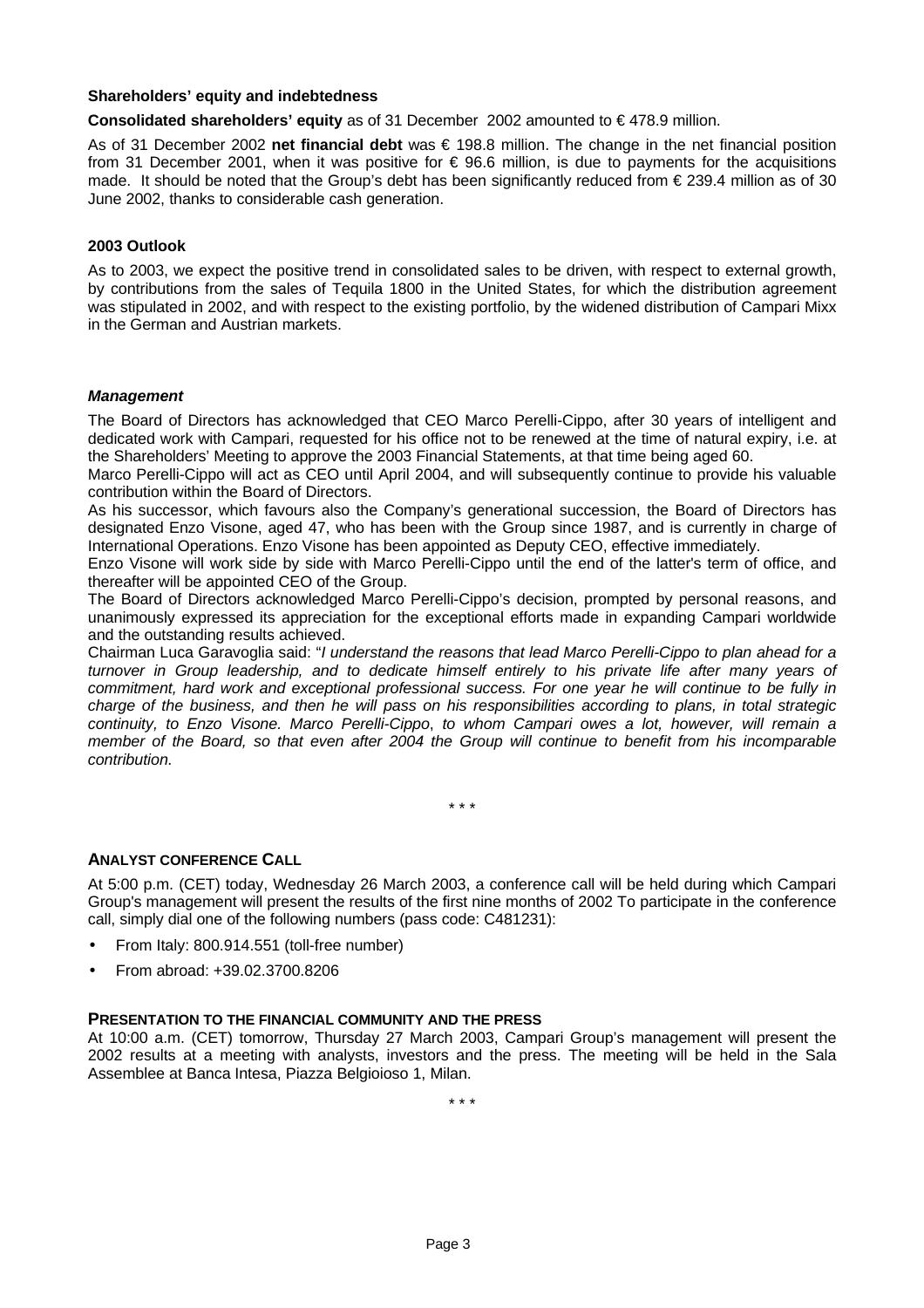### **Annex A) Campari Group - 2002 Consolidated Income Statement**

|                                                | 1 January - 31 December    |             | 1 January - 31 December    |          | Change    |
|------------------------------------------------|----------------------------|-------------|----------------------------|----------|-----------|
|                                                | 2002<br>$\epsilon$ million |             | 2001<br>$\epsilon$ million | %        | %         |
|                                                | 660.6                      | %<br>100.0% | 494.3                      | 100.0%   | 33.7%     |
| Net revenues (1)<br>Cost of sales              |                            |             |                            |          |           |
|                                                | (276.3)                    | $-41.8%$    | (211.5)                    | $-42.8%$ | 30.6%     |
| <b>Gross Margin</b>                            | 384.3                      | 58.2%       | 282.8                      | 57.2%    | 35.9%     |
| Advertising and promotion                      | (130.8)                    | $-19.8%$    | (91.3)                     | $-18.5%$ | 43.3%     |
| Selling and distribution expenses              | (72.7)                     | $-11.0%$    | (55.0)                     | $-11.1%$ | 32.2%     |
| <b>Trading margin</b>                          | 180.8                      | 27.4%       | 136.5                      | 27.6%    | 32.5%     |
| General and administrative expenses            | (43.3)                     | $-6.6%$     | (31.6)                     | $-6.4%$  | 37.4%     |
| Other operating income                         | 5.8                        | 0.9%        | 0.7                        | 0.1%     | 699.3%    |
| Amortisation of goodwill and trademarks        | (27.8)                     | $-4.2%$     | (11.4)                     | $-2.3%$  | 142.6%    |
| <b>EBIT before non-recurring expenses</b>      | 115.5                      | 17.5%       | 94.2                       | 19.1%    | 22.6%     |
| Non-recurring expenses                         | (0.8)                      | $-0.1%$     | (5.6)                      | $-1.1%$  | -85.5%    |
| <b>EBIT after non-recurring expenses</b>       | 114.7                      | 17.4%       | 88.6                       | 17.9%    | 29.4%     |
| Net interest income (charges)                  | (6.1)                      | $-0.9%$     | 3.2                        | 0.6%     | $-292.7%$ |
| Exchange-rate gains (losses), net              | 8.2                        | 1.2%        | (3.9)                      | $-0.8%$  | $-310.8%$ |
| Other non operating income (charges)           | 6.6                        | 1.0%        | 6.1                        | 1.2%     | 10.0%     |
| Income before taxes                            | 123.4                      | 18.7%       | 94.0                       | 19.0%    | 31.3%     |
| Minority interests                             | (15.8)                     | $-2.4%$     | 0.0                        | 0.0%     |           |
| Group income before taxes                      | 107.6                      | 16.3%       | 94.0                       | 19.0%    | 14.5%     |
| Taxes                                          | (20.9)                     | $-3.2%$     | (30.6)                     | $-6.2%$  | $-31.6%$  |
| <b>Net income</b>                              | 86.7                       | 13.1%       | 63.4                       | 12.8%    | 36.7%     |
| Depreciation                                   | (14.4)                     | $-2.2%$     | (11.3)                     | $-2.3%$  | 27.0%     |
| Amortisation of goodwill, trademarks and other | (30.9)                     | $-4.7%$     | (14.5)                     | $-2.9%$  | 113.0%    |
| intangibles                                    |                            |             |                            |          |           |
| <b>Total depreciation and amortisation</b>     | (45.3)                     | $-6.9%$     | (25.8)                     | $-5.2%$  | 75.4%     |
| <b>EBITDA before non-recurring expenses</b>    | 160.8                      | 24.3%       | 120.0                      | 24.3%    | 33.9%     |
| <b>EBITDA</b>                                  | 160.0                      | 24.2%       | 114.5                      | 23.2%    | 39.7%     |
| <b>EBITA before non-recurring expenses (2)</b> | 143.2                      | 21.7%       | 105.7                      | 21.4%    | 35.6%     |
| EBITA (2)                                      | 142.4                      | 21.6%       | 100.1                      | 20.3%    | 42.3%     |

(1) Net of discounts and excise duty

(2) EBITA = EBIT before amortisation of goodwill and trademarks